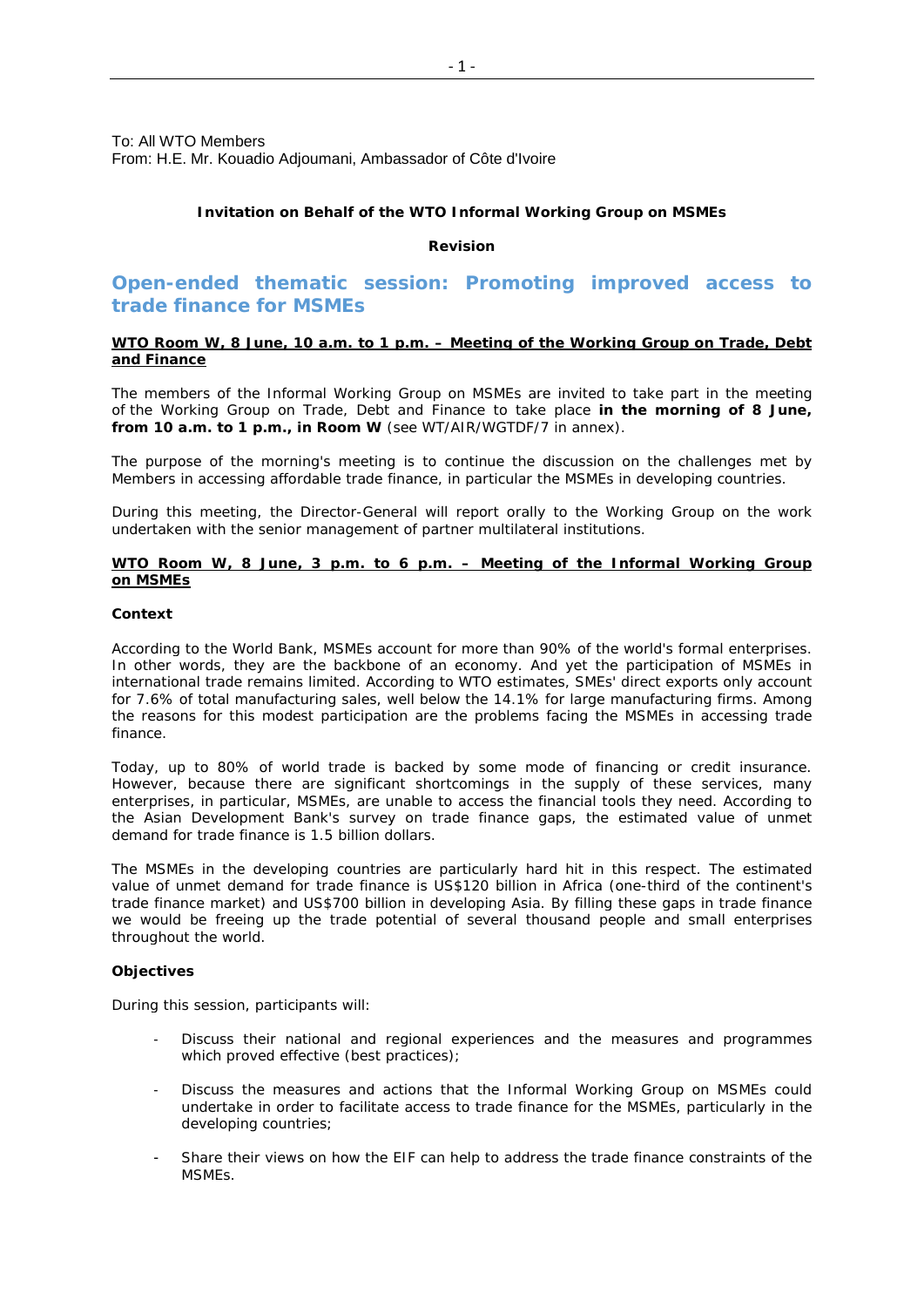## *Agenda*

Moderator: H.E. Mr. Kouadio Adjoumani, Ambassador of Côte d'Ivoire

#### **Introductory remarks (5')**

H.E. Mr José Luis Cancela, Ambassador of Uruguay and Coordinator of the Informal Working Group on MSMEs

**Panel: Challenges and solutions for improving access to trade finance for the MSMEs around the world.**

## **1. Thoughts on the morning session and discussion of best practices (3 p.m. to 4.15 p.m.)**

- Introductory words by the moderator
- H.E. Mr. Mohammad Qurban Haqjo, Chairman of the Working Group on Trade, Debt and Finance, will give an overview of the morning's discussions (10')

Discussion among members of the Informal Working Group on MSMEs regarding:

- Measures and actions that the group could take to facilitate access to trade finance for the MSMEs, particularly in the developing countries;
- National and regional experiences and the measures and programmes which proved effective (best practices).

## **2. Panel (4.15 p.m. to 5.15 p.m.):**

- Mr. Yaya Ouattara, ITC (10'): Brief presentation of the ITC's programmes to support access by MSMEs to trade finance (5'); remarks on the role that the WTO could play, particularly through the Informal Working Group on MSMEs (5')
- Ms. Hang Tran, Enhanced Integrated Framework (10'): How can the EIF help to address the trade finance constraints of MSMEs?

Discussion

#### **3. Identification of enterprises and international trade (5.15 p.m. to 5.55 p.m.)**

Mr. Gerard Hartsink, Chairman of the GLEIF (10') – Presentation of the "Global Legal Entity Identifier" developed by GLEIF

Discussion

#### **4. Concluding remarks (5.55 p.m. to 6 p.m.)**

Summary of the discussions and next steps.

**In order to ensure that the discussions are meaningful and to identify concrete measures on which the Group could work, Members are asked to come up with ideas, suggestions and proposals that they could submit to the meeting, particularly with regard to good practices.**